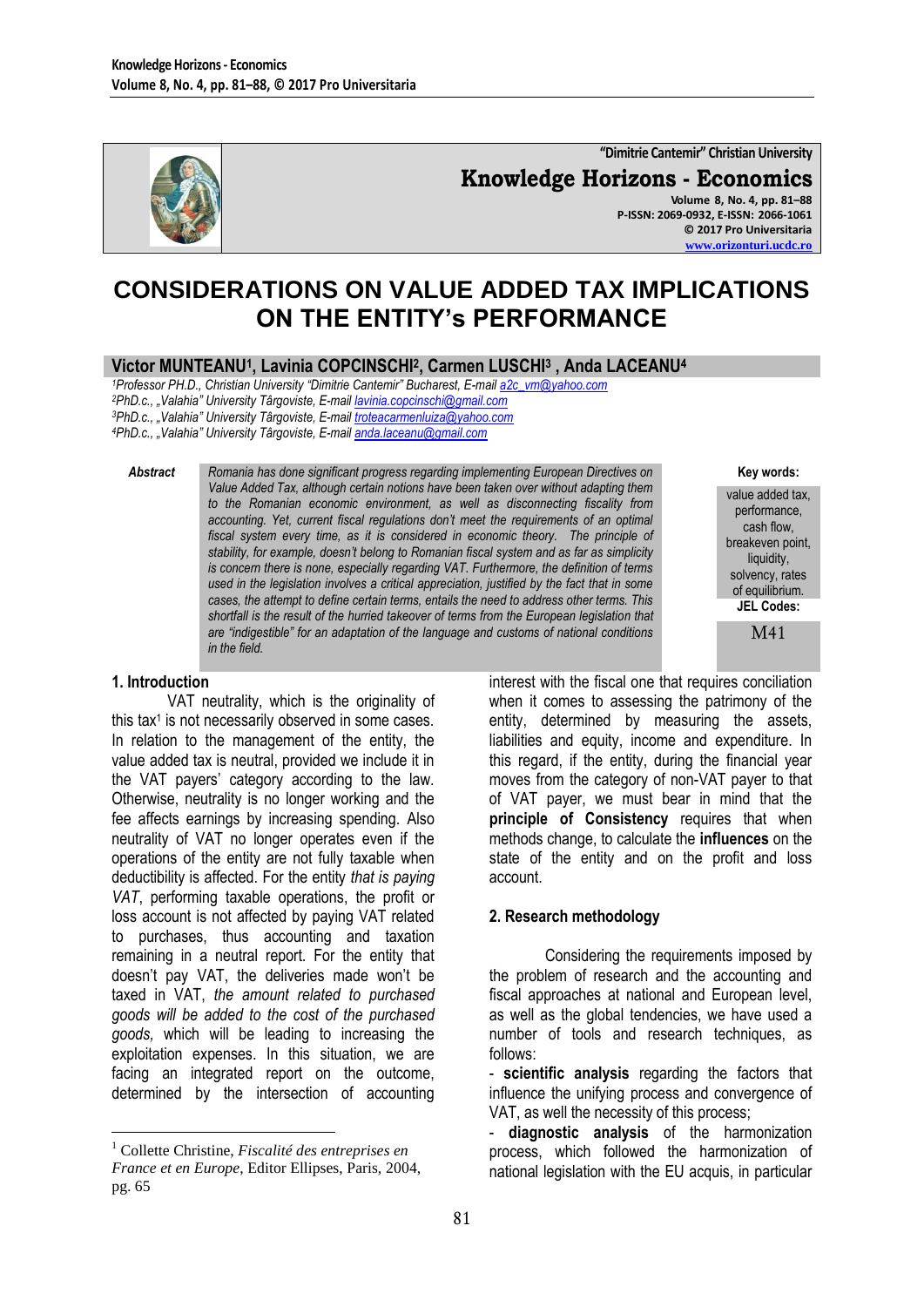through implementation of European directives in the field.

**- comparative studies** during which have been held:

- identifying general principles concerning VAT;
- The essential elements on VAT collected;
- The essential elements on VAT deductible
- Practical arrangements and specific field of value;
- The accounting system of VAT;
- **impact analysis** on the implications of VAT on the entity's performance (on firm, cash flow, breakeven point and confidence interval, on liquidity, solvency and balance rates of the company).

**The synthesis of the general issues** of this study circumscribes to the report available between accounting and fiscality in terms of evolutions registered in these two areas, focusing on the influences of VAT on the entity's performance**.** 

Therefore, although the principle of neutrality represents the originality of this tax, in some specific cases identified in the study it is not necessarily followed to the letter.

#### **3. The value added tax in relation to the entity's results**

As a collector, for the entity, VAT is generating direct costs, management costs and cash flow costs.

**Direct costs,** intervene if VAT is not fully deductible and the non-deductible part of the goods consumed in the interest of its work must be included in the acquisition cost of the asset in question**.** *Increasing acquisition cost by including non- deductible tax leads to increasing operating costs and thus decrease the accounting result.* The decision to allow non-taxable status of VAT must be made depending on the type of activity and the market position of the entity in competition with a payer of VAT, who has the right to deduct VAT<sup>2</sup>, because it will be in a disadvantage towards the latter*.* 

An example of this is the current Fiscal Code regulations restricting the right of deduction of VAT for certain purchases.

1

**Management costs** are generated by the tax collector position of the company, to that purpose it must organize its accounting information systems, personnel involved, document system used, each of which influence growth by category of expenditure corresponding costs**. Treasury costs**  are determined by immobilizing resources of the entity within the time following payment of the fee at suppliers to date fixed for the regularization of the payment obligation when it can result in a difference to be paid or refunded from the state budget**.** In case that from the settlement results an amount representing VAT to be refunded that implies a higher treasury cost, because of the higher period of time (30 days or more) the refund of the tax is made.

If they receive advances and intermediate consumption isn't made to alleviate the obligation to pay VAT deductible, then the tax collected must be transferred to the state budget, with the consequence of decreasing cash flow to the treasury.

There is the possibility that the operations for which the advances were cashed no longer be achieved, as a result the advance will be returned in full to the client, so even though the operation is reversed VAT obligation affected treasury until at least next VAT regulation occurs the following month.

Also, a significant unbalance appears in the treasury of the entity and if the deliveries bearing of tax are not collected in time, after the specific term for paying the tax. The impact of VAT becomes obvious on the financial-patrimonial statement, on the treasury flows and on the financial equilibrium indicators, when these costs categories appear.

*Regarding the operations generated by special limitations on the right of deduction for the purchase of vehicles,* according to the current tax code, VAT related to purchases of motorized road vehicles that are intended exclusively for passenger transportation, with maximum authorized weight of up to 3,500 kg and not more than 9 seats, including the driver, are not deducted.

Exceptions to the limitation on the right of deduction of VAT are:

- vehicles used exclusively for: emergency services, security and protection services, courier services, vehicles used by sales agents and acquisition;
- -vehicles used to transport passengers with pay, including taxi services:
- vehicles used for rendering paid services, including training by driving schools;

<sup>2</sup> Ana Morariu, M. Paunescu, G. Radu, *Accounting and fiscality in the development of a company*, Editura Expronto, București, 2005.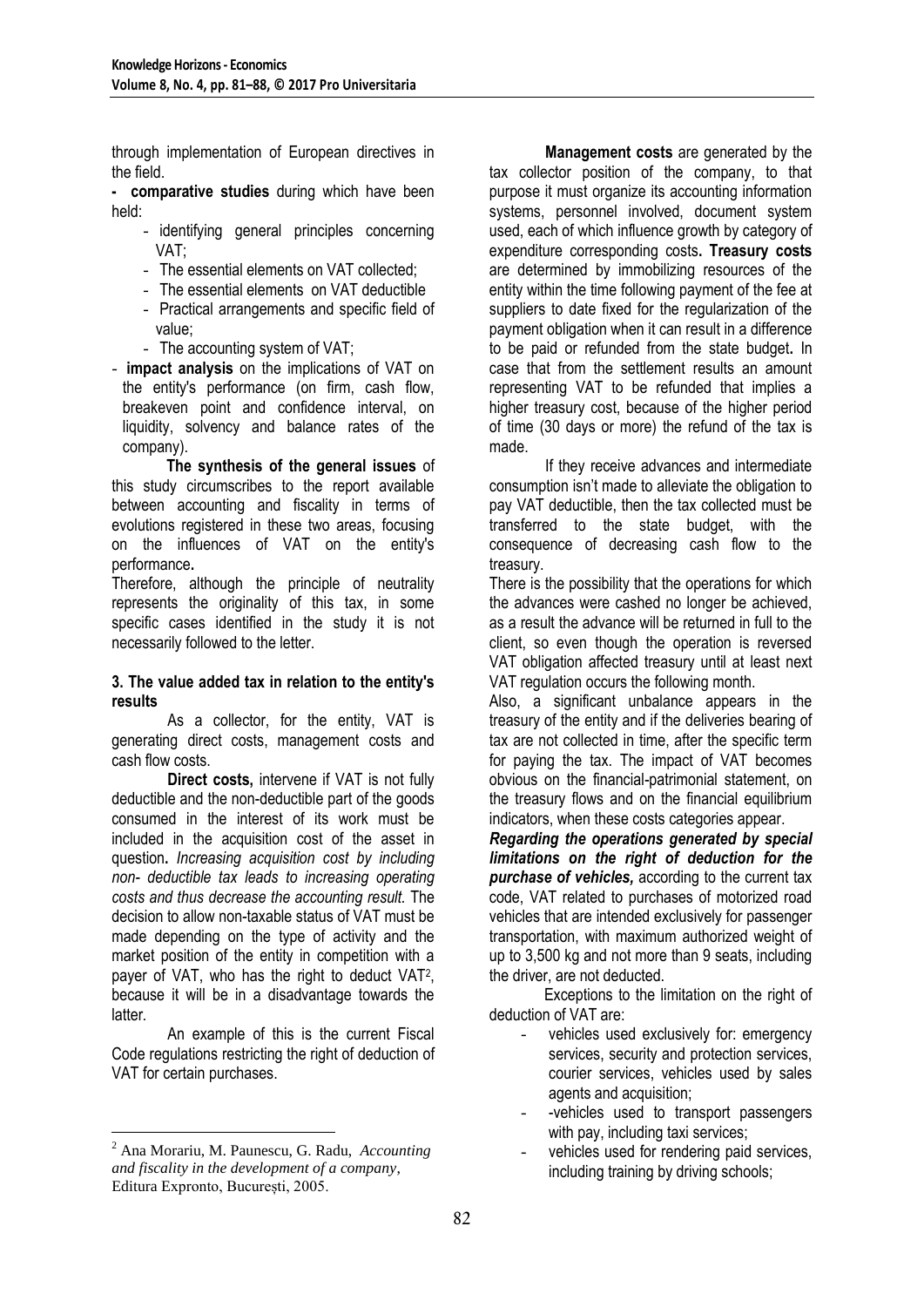- vehicles used for hire or whose use is submitted pursuant of a financial or operational lease;
- vehicles used as commodities for trading purposes.

 *Accounting records arising from the application of special limitations of deduction for purchasing vehicles referred to in art. 298 index 1 of the Fiscal Code, are as follows<sup>3</sup> : (in case of intra-Community acquisitions of vehicles if VAT is fully deductible then this is totally unrecoverable fee and becomes part of the acquisition cost.)*

*a) if VAT becomes chargeable in the same month of performing and receiving vehicle: - VAT is registered as tax collected and tax deductible:*

| 4426             |   | 4427            |
|------------------|---|-----------------|
| "VAT deductible" | - | "VAT collected" |

*- irrecoverable VAT shall be recorded in cost of acquisition of the vehicle at the time of its reception:* **213 4426**

| 2 I J              |                  |     | 44Z0             |
|--------------------|------------------|-----|------------------|
| ,,                 | <b>Technical</b> |     |                  |
| equipment<br>means | and<br>οf        | $=$ | "VAT deductible" |
| transport"         |                  |     |                  |

*b) if chargeability of VAT on intra-Community acquisition and delivery of the vehicle occurring in different months: b1) records that are carried in the month the chargeability of intra-Community acquisition intervened:*

*- we will register VAT as tax collected and tax deductible:*

| 4426             | - | 4427            |
|------------------|---|-----------------|
| "VAT deductible" | - | "VAT collected" |

*and at the same time,,*

<u>.</u>

*- irrecoverable VAT is registered in the acquisition cost of the vehicle:*

| 231                                           |   | 4426             |
|-----------------------------------------------|---|------------------|
| "Tangible assets<br>undergoing<br>completion" | = | "VAT deductible" |
|                                               |   |                  |

<sup>3</sup> Munteanu Victor (coordinator), *Financial accounting of enterprise*, Publishing House Universitară, Bucharest, 2015.

*b2) registration in the month in which the reception of the goods take place (later declared the month of intra-Community acquisition), in the cost of acquisition of the amount previously registered in account 231 "Tangible assets undergoing completion":*

| 213                                                        |           |          | 231                                           |
|------------------------------------------------------------|-----------|----------|-----------------------------------------------|
| <b>Technical</b><br>,,<br>equipment<br>means<br>transport" | and<br>οf | $\equiv$ | "Tangible assets<br>undergoing<br>completion" |

*In case of vehicles being imported, if VAT is entirely not- deductible then this is a totally unrecoverable fee and becomes part of the acquisition cost. To reflect this in accounting we will make the following accounting entries:*

| - payment of VAT:<br>4426<br>"VAT deductible"                           |   | 512<br>Current bank<br>accounts" |  |
|-------------------------------------------------------------------------|---|----------------------------------|--|
| and at the same time:                                                   |   |                                  |  |
| %<br>213 - " Technical<br>equipment<br>and<br>οf<br>means<br>transport" | Ξ | 404<br>Suppliers of              |  |
| VAT<br>4426<br>,,<br>deductible"                                        |   | fixed assets                     |  |

For vehicle purchased in the country, VAT will be part of the cost of acquisition only if the tax was deductible in full. For leases, given the fiscal treatment on VAT that is different from the accounting treatment and the income tax treatment, shall be deemed that for assets acquired under a lease contract VAT has not been fully deductible and will not be part of the cost of acquisition of the vehicle.

#### **4. The influence of VAT on cash flow**

Any movement of cash flow in or out has an effect on the entity's treasury flow. VAT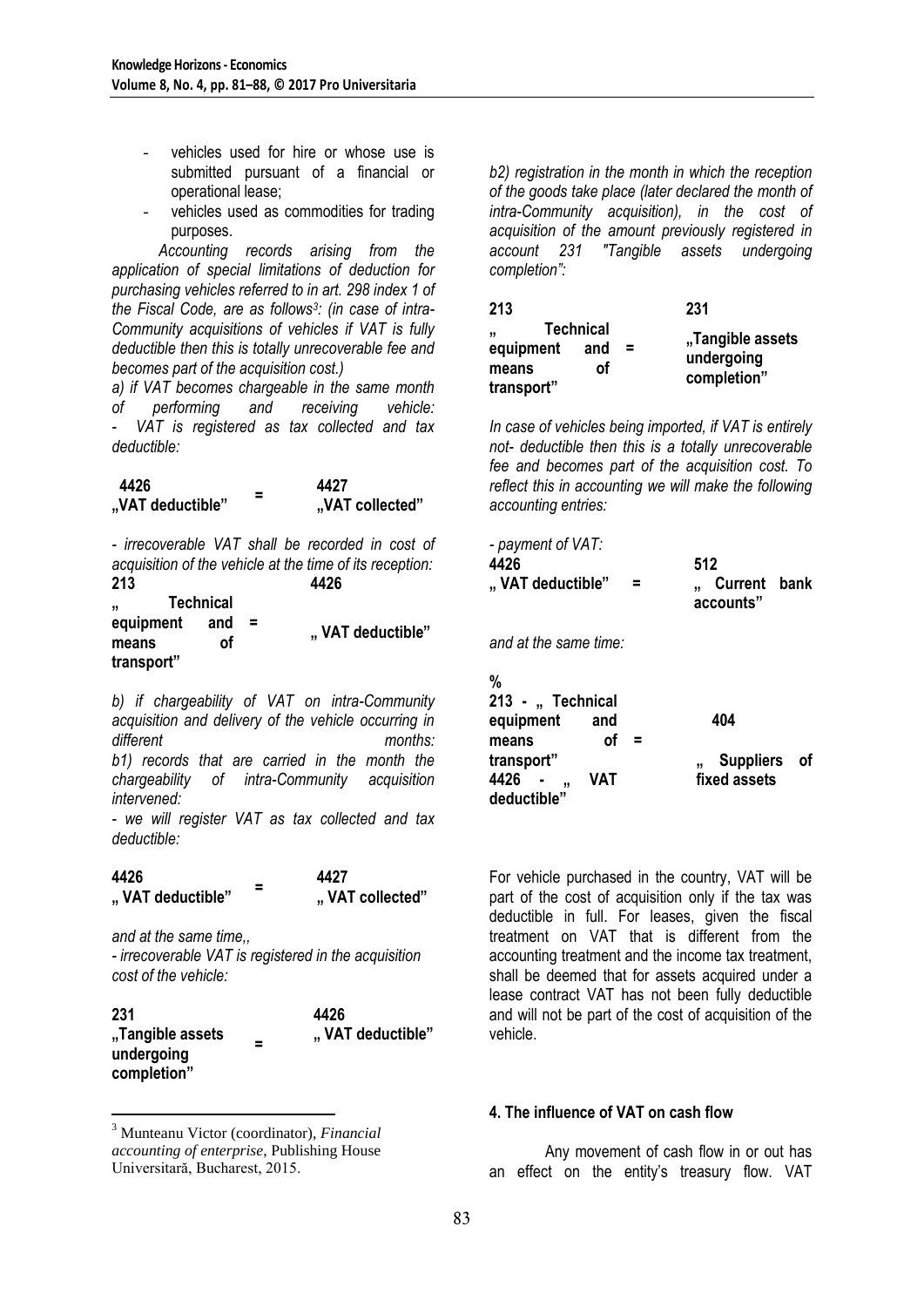deductible for acquisition of tangible assets can have a positive impact on treasury, but can also generate treasury costs. VAT impact on the financial and treasury flows statement is emphasized in the next case:

If an entity has to pay VAT to the state budget, the tax must be transferred until the 25<sup>th</sup> of the next month. If the tax related to deliveries was cashed before this date, until the actual payment, a surplus of treasury appears that depends entirely on the receivables collection period. The more this is farthest upstream of the legal deadline for payment of VAT to the state budget the more the entity benefits from a Treasury surplus. To this regard are favored the activities of entities collecting the money for goods sold immediately or at least within the month for which the payment of VAT has to be made, VAT resulting from monthly regularization in which case the entity can benefit from Treasury surplus for periods even higher than 25 days. For the entity that does not collect deliveries for the month for which the adjustment and payment of VAT is made, they face an outflow of cash equivalent to the amounts that were not collected and were the object of determining VAT to be paid.

*If the company Alfa purchased during January year N goods in value of 24. 000lei of which:*

*- acquisition cost 20.000 lei*

*- deductible VAT 4.000 lei*

*During the same month, the company sold goods in value of 36. 000 lei for which collected VAT is 6.000 lei. Thus, the company has VAT to be paid in amount of 2.000 lei, meaning a treasury net flow of 2.000 lei for those 25 days until payment is made. The evolution of treasury flow and treasury cost is presented as follows:*

|          | VAT to be paid |               | $\%$<br>corresponding<br>the<br>to | Cash flows               |          |  |
|----------|----------------|---------------|------------------------------------|--------------------------|----------|--|
| Days     | collected      | Not collected | period of collection               | Positive                 | Negative |  |
|          | 2.000          |               | $25/25=1$                          | $\overline{\phantom{0}}$ | -        |  |
|          | -              |               | 24/25                              | 1.920                    | 80       |  |
| າ        |                |               | 23/25                              | 1.840                    | 160      |  |
| .        | $\cdots$       |               | $\cdots$                           | $\cdots$                 | $\cdots$ |  |
| 10       | -              |               | 15/25                              | 1.200                    | 800      |  |
| $\cdots$ | $\cdots$       |               | $\cdots$                           | $\cdots$                 | $\cdots$ |  |
| 25       | ۰              |               | -                                  | $\cdots$                 | 2.000    |  |

*If clients pay the invoice after 10 days from maturity date, treasury flows decrease with 800 lei. If the invoice is not paid by the client then the company has to fill up the gap in treasury by taking a loan or to seize some payments to other creditors in order to pay VAT owed to the state budget.* 

*If sales remain stable and the maturity date is fulfilled then the company benefits from a loan from the state to constant value of 2.000 lei per month, making a profit by not hiring a loan and thus loan expenses.* 

*Changes occurring in the structure of the company can be summarized as follows, taking into account the company's following financial structure:*

| Balance sheet items      | 31.01.N | 01.02.N | 10.02.N | 25.02.N                  |
|--------------------------|---------|---------|---------|--------------------------|
| Fixed assets             | 240.000 | 240,000 | 240,000 | 240,000                  |
| Current assets of which: | 130.000 | 130,000 | 130,000 | 125.600                  |
| <b>Receivables</b>       | 20,000  |         |         |                          |
| T.V.A. to recuperate     |         |         |         |                          |
| Available in monetary    | 110.000 | 130,000 |         | 125.600                  |
| <b>TOTAL ASSETS</b>      | 370.000 | 370.000 | 370.000 | 365.600                  |
| Equity                   | 240,000 | 240,000 | 240.000 | 240,000                  |
| Loans                    |         |         |         |                          |
| Other debts of which:    | 130.000 | 130,000 | 130,000 | 125.600                  |
| VAT to be paid           | 2.000   | 2.000   | 2.000   | $\overline{\phantom{0}}$ |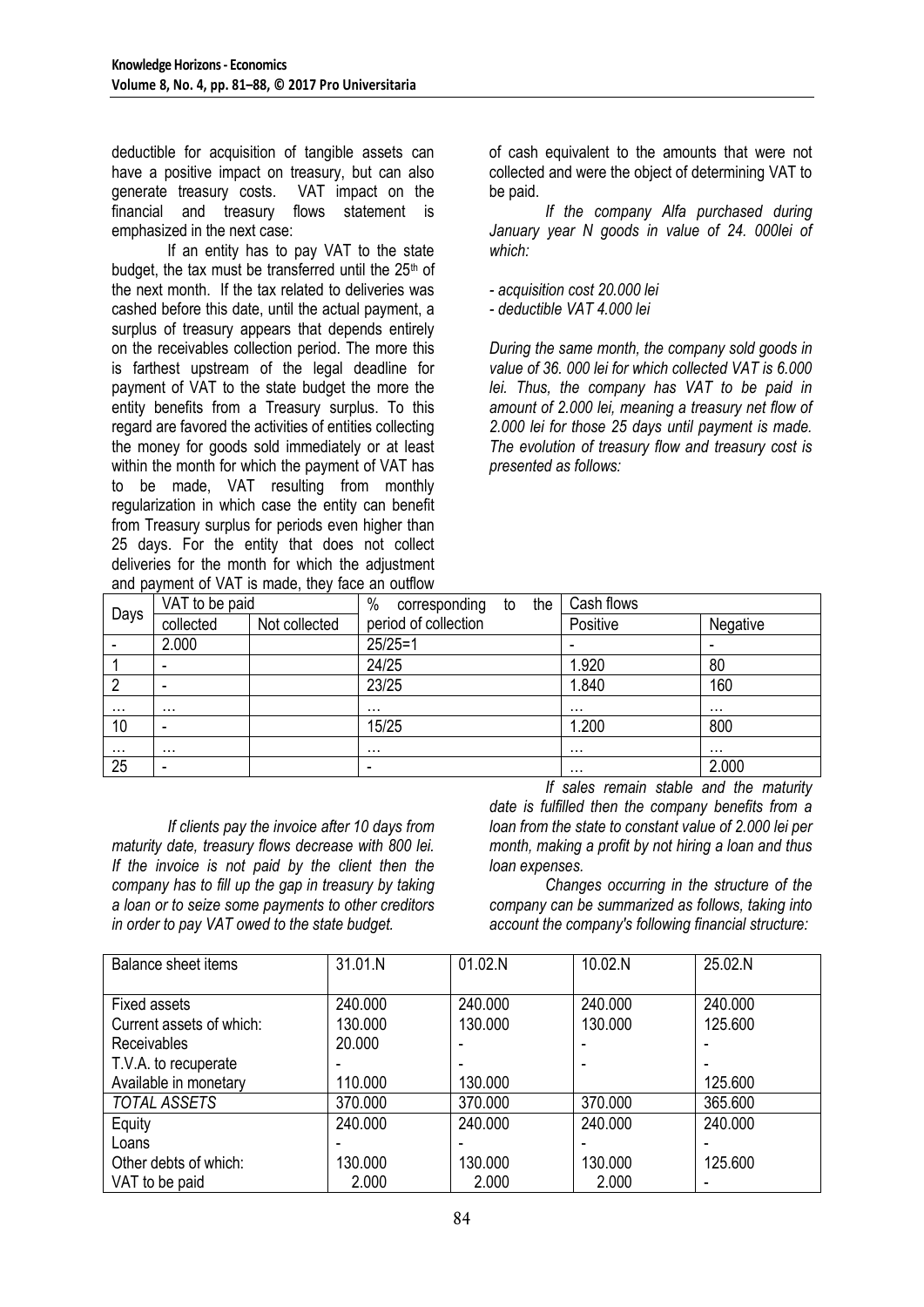| <b>Other liabilities</b> | 128.000 | 128.000 | 128.000 | 125.600 |
|--------------------------|---------|---------|---------|---------|
| <b>TOTAL EQUITY</b>      | 370.000 | 370.000 | 370.000 | 365.600 |
| <b>AND LIABILITIES</b>   |         |         |         |         |

*In the event that the company would have to collect VAT from the state budget, then it will face the need for liquidity, and in a hypothetical case* 

*changes that occur in the evolution of the treasury flow can be summarized as follows:*

|               | are not not inquirity, and in a hypotholiour cape |                |  |  |
|---------------|---------------------------------------------------|----------------|--|--|
| Days          | VAT to be collected                               | Number of days |  |  |
| 31.01.N       | 2.000                                             |                |  |  |
| 01.02-25.02.N | 2.000                                             | 25             |  |  |
| 25.01-25.03.N | 2.000                                             | 90             |  |  |
| Total         | 2.000                                             | 115            |  |  |

*In this case the company has to cover the treasury gap of 2.000 lei, by taking a loan from a bank which means that the income will be low and treasury flows will be negative, VAT impact will be as follows:*

| Balance sheet       | 31.12.N-1 | 25.01.N | 25.02.N |
|---------------------|-----------|---------|---------|
| items               |           |         |         |
|                     |           |         |         |
| <b>Fixed assets</b> | 240,000   | 240.000 | 240.000 |
| Current assets      | 130.000   | 132.000 | 130.000 |
| of which:           | 100.000   | 100.000 | 108.000 |
| Inventory           | 20.000    | 30.000  | 20.000  |
| <b>Receivables</b>  | 2.000     | 2.000   | 2.000   |
| VAT<br>to           |           |         |         |
| recuperate          |           |         |         |
| <b>TOTAL</b>        |           |         |         |
| <b>ASSETS</b>       |           |         |         |
| Equity              | 240.000   | 240.000 | 240.000 |
| Loans               |           | 2.000   |         |
| Other debts of      | 130.000   | 130,000 | 130.000 |
| which:              |           |         |         |
| VAT to be paid      | 130.000   | 130.000 | 130.000 |
| Other liabilities   |           |         |         |
| <b>TOTAL EQUITY</b> | 370.000   | 372.000 | 370.000 |
| AND                 |           |         |         |
| <b>LIABILITIES</b>  |           |         |         |

*From the financial structure presented we can say that between 01.01.N and 25.06.N, the company is forced to adopt one of the following strategies:*

*• to hire a loan from a bank ;*

*• to decrease inventory by accelerating their rotation speed;*

*•to reduce the volume of credit to customers by accelerating the collection of receivables from customers.*

 Also, another situation is where the VAT deductible exceeds the VAT collected. This situation is due mainly to the following causes<sup>4</sup>:

circumstantial reasons - when the entity performs an investment the amount of VAT is important;

<u>.</u>

<sup>4</sup> Collette Christine, 2004, *Fiscalité des entreprises en France et en Europe*, Editor Ellipses, Paris, pg. 65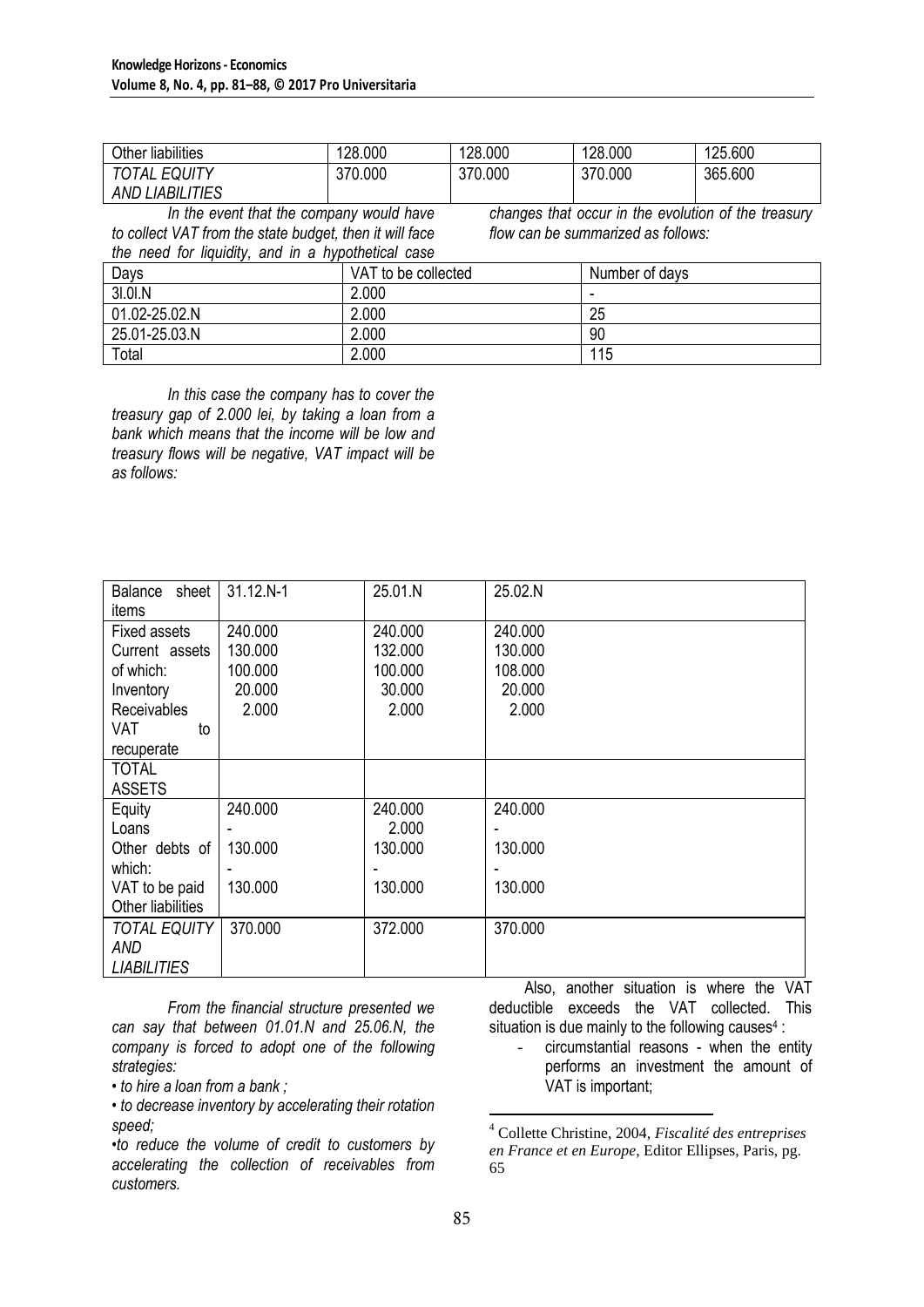Structural causes - the case with application of multiple VAT rates for exports.

To remedy this situation the Finance Administration provided the refund procedure for VAT.

In fact, delays in VAT reimbursement are variable and affect the financing needs of the entity. In reality, however, many entities prefer to give up this right, preferring to wait for temporary carts adjustment to be reabsorbed in the coming months that have income from investments, because the reimbursement procedure is cumbersome and sometimes takes a long time. In conclusion, we can say that through the costs and imbalances that are generated by VAT in treasury flows, poor management implications of this position can create unstable situations and could cause disruption to the life company.

#### **5. The influence of VAT on the breakeven point and on the confidence interval**

In practice, knowledge of the breakeven point and confidence interval gives the opportunity to make decisions that minimize the possible influences of certain factors. The relationship measuring the breakeven point has the following form:

$$
Q = \frac{F}{1 - \frac{V}{F}}
$$

Where:

Q – Breakeven point F – the amount of fixed costs

V – the amount of variable costs

To determine the confidence interval we will use:

$$
Is = \left(1 - \frac{Q}{CA}\right) \times 100
$$

Where: Is – confidence interval CA - turnover

The more the confidence level is higher the more the company will take less risks. If the company is registered as a VAT payer and will benefit from the right to deduct according to all its activity, VAT will be neutral and the breakeven point and confidence interval will not change.

If the entity must include VAT that is not deductible, in the exploitation costs, management costs and treasury costs then the breakeven point and the confidence interval will change according to expenses variations.

## **6. The influence of VAT on liquidity, solvency and balance rates of the entity**

For entities that are not registered as payers of VAT and are not entitled to deduct, or are registered as paying VAT, but the deduction of VAT using a pro rata below 100%, the acquisition cost of goods used in operating activities simultaneously increases and at the same time by the same amount the result.

As we previously stated, payment of VAT if the value of VAT related to deliveries was not collected until the maturity date of VAT owed to the state budget every month, then an outflow of cash is going to happen that will decrease the treasury flow or the enterprise is forced to hire a loan. All of these influence the liquidity, solvency indicators and implicitly the financial equilibrium and efficiency rates.

**1. The general level of liquidity = (Cash / Total assets) x 100**

Optimal level 1, 5 -2 %.

#### **2. Net liquidity level = (Cash / Total current assets)** x **100**

Optimal values must be between 3 and 5 percent

**3. Overall solvency = (Active / total debt)** x **100** Overall solvency must be higher than 100%

## **4. General solvency = (Current Assets / Current Liabilities)** x **100**

General solvency must be between 1, 6 and 1, 8 percent.

**5. Immediate solvency = (Current Assets - Inventories) / Current Liabilities**

Immediate solvency must be between 0, 6 and 1.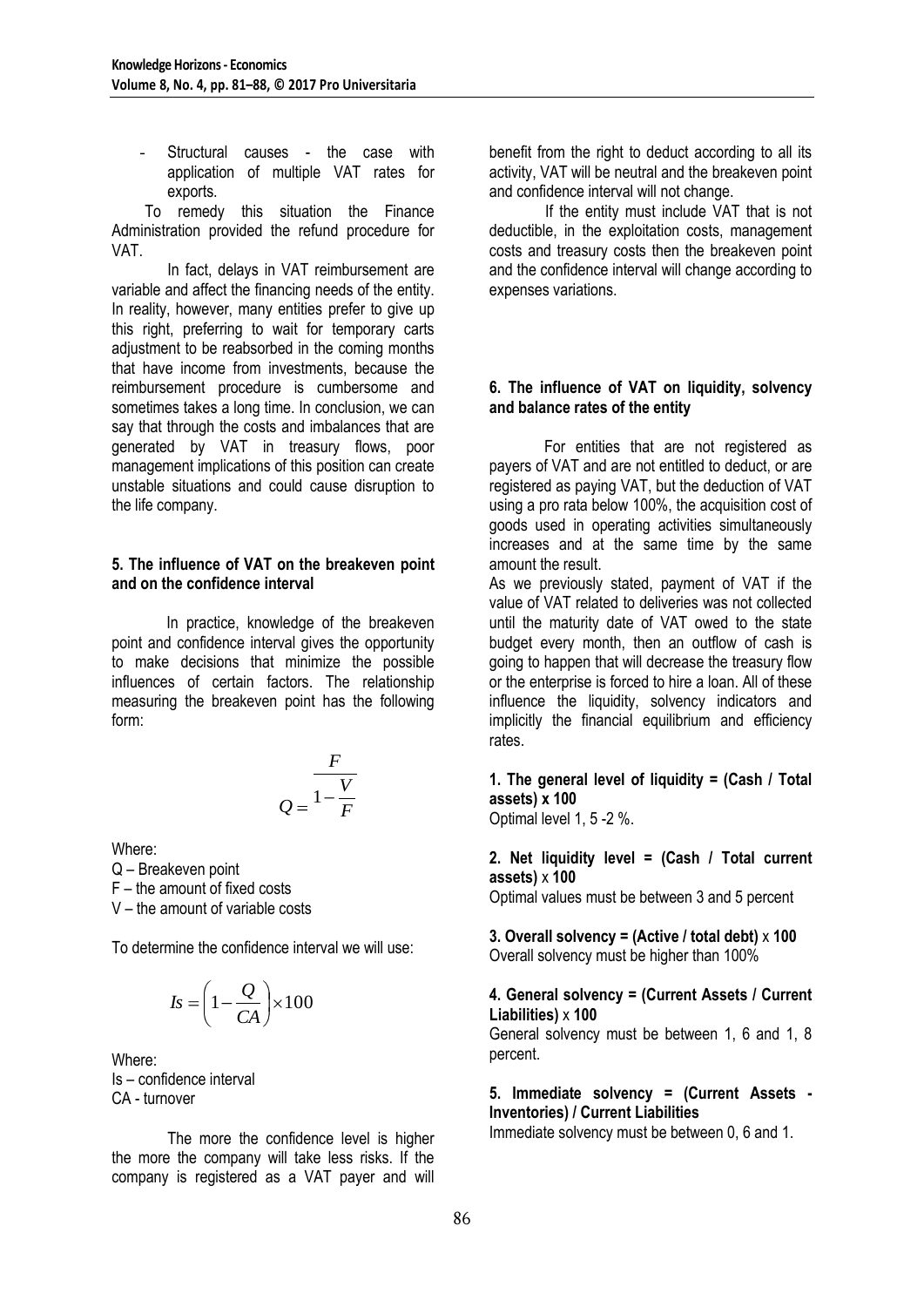## **6. Financial autonomy rate = Equity / (Equity + Capital borrowed)**

#### **7. Financing rate of inventory= Working capital / Inventory**

The full report of VAT rates does not generate value movement of solvency and liquidity, but influence VAT rates on liquidity and solvency their upside occurs when the economic agent has to pay VAT to the state budget, benefiting from a surplus of treasury.

If sales remain constant and due date is not changed, the company benefits from the state from a constant loan, which enables it to achieve an additional profit, determined by the interest that would have been paid to financial institutions borrowers, for purchasing available funds.

If the company has to recover VAT, then will face the need of liquidity, being in a position to take out a bank loan, and reduce inventory by accelerating the speed of rotation or reduce the volume of credit to customers by speeding up procedures collection of receivables from business partners. These measures will lead to reduced liquidity and solvency ratios.

Financial equilibrium rates are as follows:

## **8. The rate of self-financing assets = Equity / (Fixed + Current assets)**

## **9. Debt ratio = 1 - self-financing rate of assets**

If the company has to pay VAT that means that it will be able to use created liquidity and give up loans. This will lead to increasing the financial autonomy rate, of inventory financing rate and decrease liability rate. Otherwise a decrease in these rates takes place.

Rates of return correspond to following relations:

**10. Economic rate of return = (Profit / Total assets) x 100**

## **11. Return on equity = (Net profit / Turnover) x 100**

The neutral report of VAT if the economic agent is paying VAT and performs operations with 100% pro rata will not change the return rates.

In case VAT is not fully deductible, because the economic agent performs operations which are exempt, or doesn't have 100% prorate, costs entailed will lead to the decrease of economic profitability and of the rate of financial return<sup>5</sup>.

## **7. Conclusions**

 In relation to the management of the entity, the value added tax is neutral, provided the enrollment in the category classification and registration as payers of VAT as required by law. Otherwise, neutrality no longer works and the **fee affects the result by increasing spending**.

Furthermore, any movement of cash entering or leaving has an effect on the treasury flow of the entity. VAT deduction for the acquisition of assets can have a positive effect on treasury, **but can also generate Treasury costs**. This aspect was analyzed in this study, emphasizing that delays in reimbursement of VAT are variable and affect the financing needs of the entity.

Also it was highlighted **the influence that VAT exerts on breakeven point and on the confidence interval of the entity.** An entity will be subject to less risk as the confidence interval is greater. If the entity will be registered as VAT payer and will be entitled to deduct in respect of all activities, VAT will have a neutral character and the breakeven point and confidence interval, will not change. If the entity is put in a position to include exploitation costs, management costs and treasury costs, then VAT which is not entitled to deduct will lead to breakeven point and confidence interval to change, depending on changes in spending.

Another issue identified in the study captured the influence of value added tax on liquidity, solvency and balance rates of the entity. As we reported previously, the payment of value added tax while the value of VAT relating to supplies was not collected until at least the term of payment of VAT payable monthly to the state budget, an outflow of liquidity takes place, which diminishes treasury flow or the entity is forced to resort to loans. All these have influence **on indicators of liquidity, solvency and implicitly on rates of return and financial equilibrium.**

<u>.</u>

<sup>5</sup> Ana Morariu, M. Paunescu, G. Radu, *Accounting and fiscality in the development of a company*, Publishing House EXPONTO, Constanta, 2005.